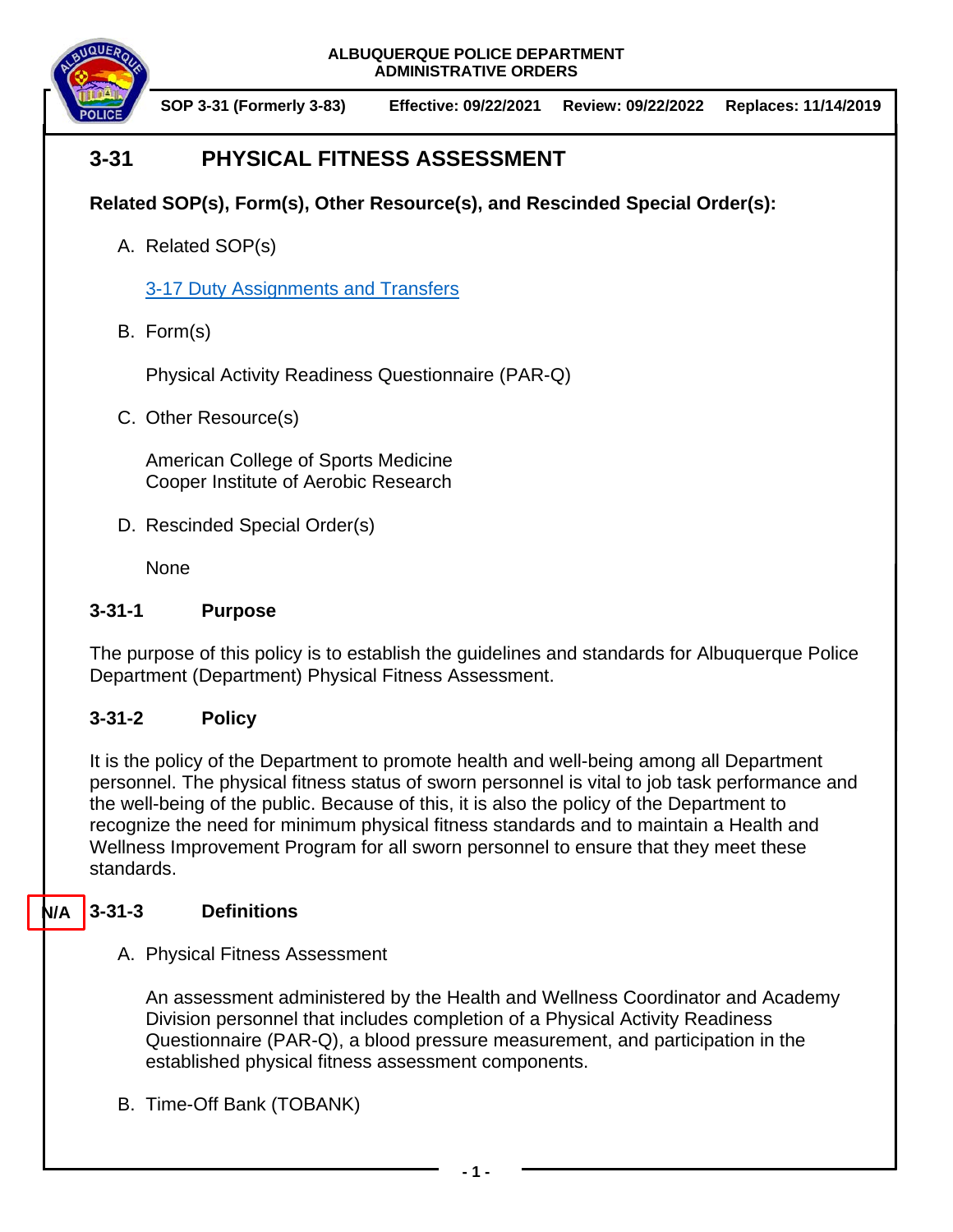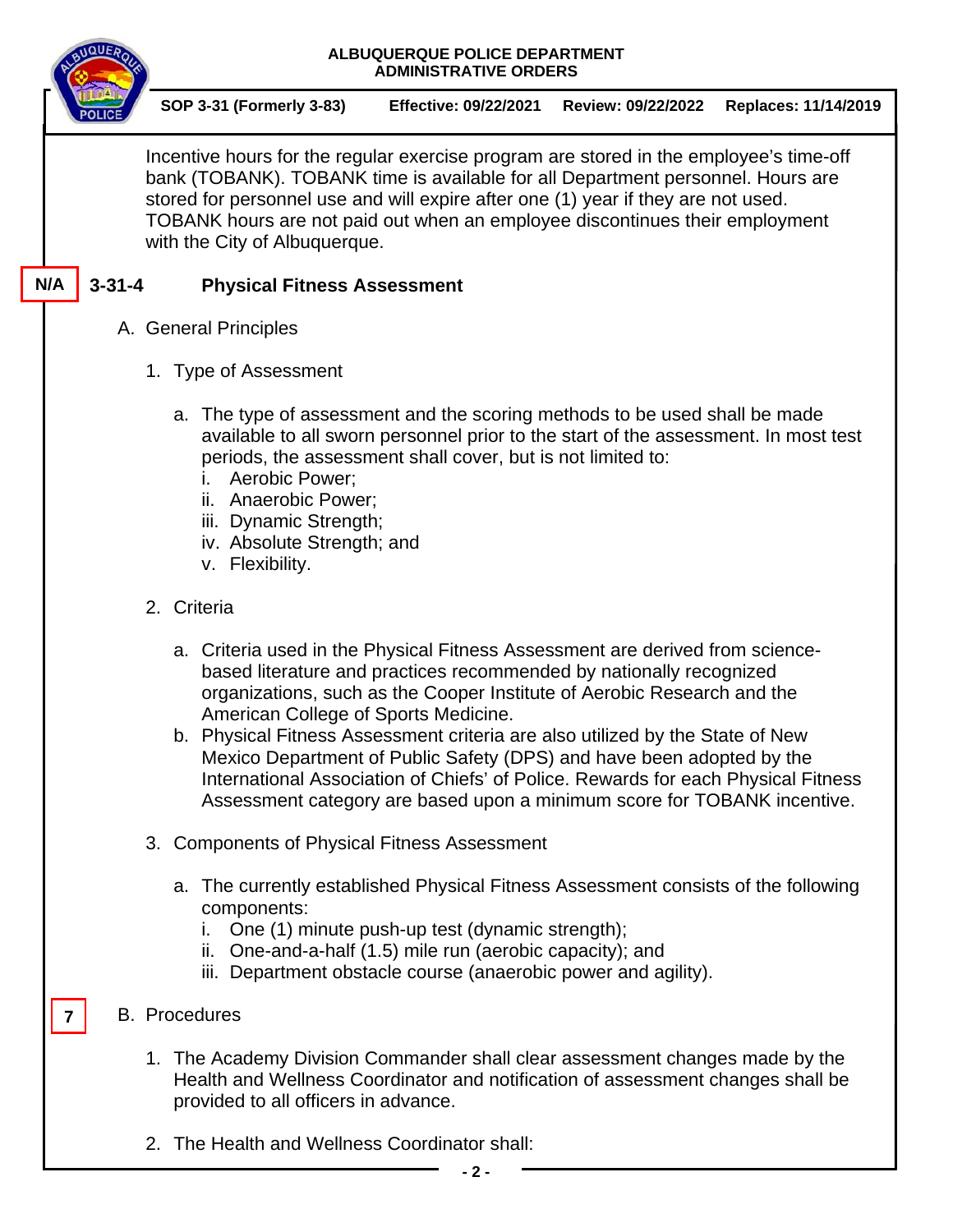

**SOP 3-31 (Formerly 3-83) Effective: 09/22/2021 Review: 09/22/2022 Replaces: 11/14/2019**

- a. Maintain the criteria for the Physical Fitness Assessment;
- b. Coordinate scheduling for the Physical Fitness Assessment;
	- i. Physical Fitness Assessments shall be scheduled in conjunction with yearly, biennium training and shall be made available throughout the year at a frequency determined by the Health and Wellness Coordinator and approved by the Academy Division Commander.
- c. Conduct all Physical Fitness Assessments and training, with the assistance of the Advanced Training Unit and Academy Division personnel;
- d. Maintain the confidentiality of all records pertaining to Physical Fitness Assessments in the Health and Wellness Coordinator's office; and
- e. Consult with sworn personnel about health and wellness issues.
	- i. All documentation relating to the Physical Fitness Assessment shall be kept confidential, including but not limited to the PAR-Q.
- 3. The Health and Wellness Coordinator may change the type of components assessed or the scoring methods uses for the Physical Fitness Assessment in an effort to maintain up-to-date procedures and standards.
- 4. Sworn personnel shall:
	- a. Remain onsite throughout the duration of the Physical Fitness Assessment period;
	- b. Prior to the Physical Fitness Assessment, complete a PAR-Q;
	- c. Screening procedure, which includes, but is not limited to, blood pressure, resting pulse, and height/weight; and
	- d. Based on the screening results and review by the Health and Wellness Coordinator, be allowed to perform the Physical Fitness Assessment to determine their level of fitness if they pass the criterion.
- 5. Sworn personnel who do not pass the screening process or fall into a high-risk category may be referred to City of Albuquerque Employee Health Center by contacting the Telephonic Nurse Triage Service.
- 6. Sworn personnel who do not pass the screening process shall not be allowed to reassess until they are cleared by the Employee Health Center.
- C. Exemptions and Limited Duty Personnel
	- 1. Sworn personnel who believe they should be exempt shall submit a letter for exemption consideration for each Physical Fitness Assessment to the Health and Wellness Coordinator.
		- a. Sworn personnel shall address the letter to the Health and Wellness Coordinator to be forwarded through their chain of command.
		- b. Sworn personnel shall attach physician statements and other pertinent documentation to the letter of request.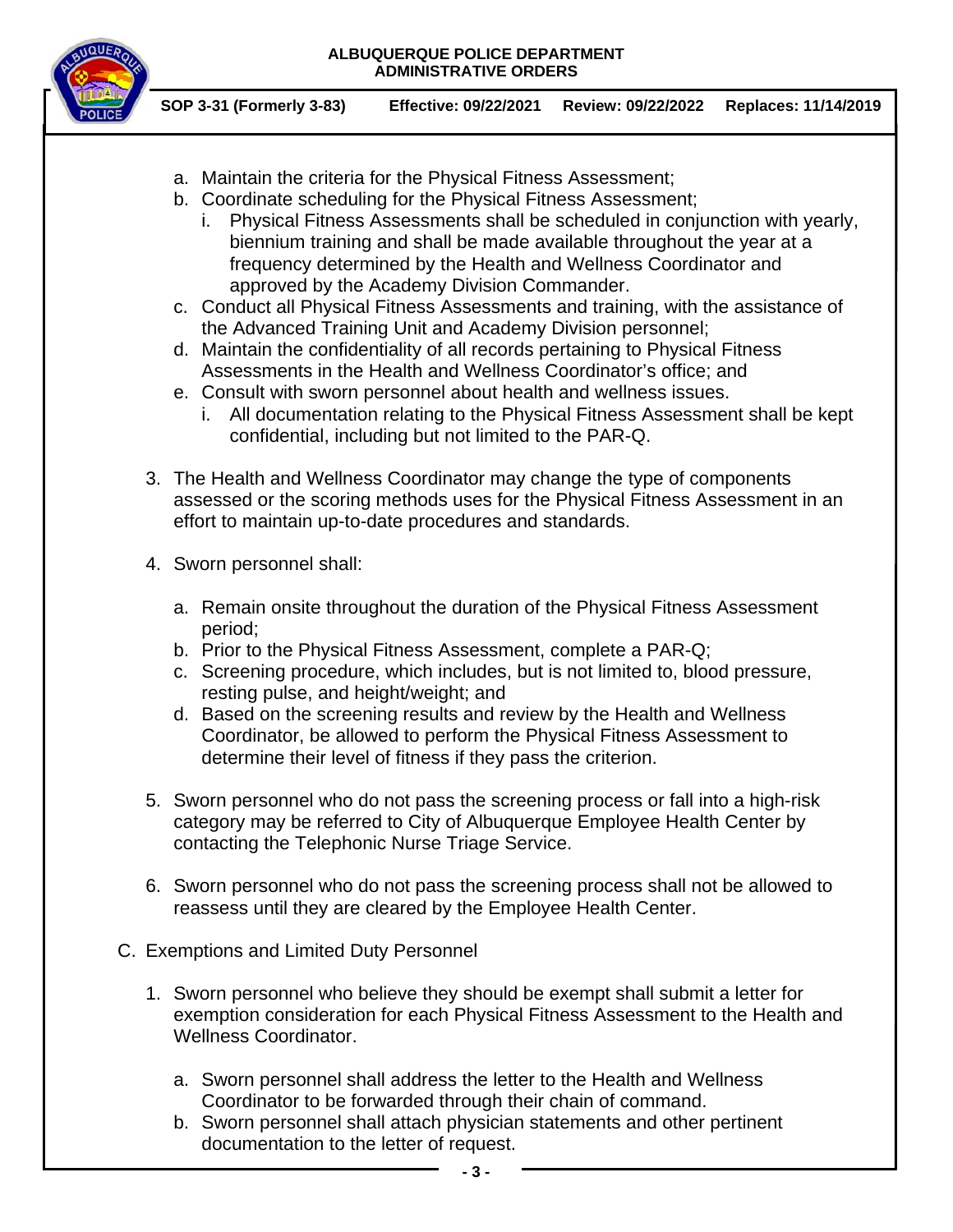

**SOP 3-31 (Formerly 3-83) Effective: 09/22/2021 Review: 09/22/2022 Replaces: 11/14/2019**

2. Sworn personnel who are on non-full duty status shall comply with SOP Duty Assignments and Transfers.

#### **3-31-5 Health and Wellness Improvement Plan N/A**

- A. If an officer's overall fitness score for the Physical Fitness Assessment is below the minimum fitness standard, the Health and Wellness Coordinator shall advise the officer of the score. The officer shall have the option, with supervisor approval, to participate in a Health and Wellness Improvement Plan developed by the Health and Wellness Coordinator. If the officer elects to participate in a Health and Wellness Improvement Plan:
	- 1. The officer's immediate supervisor shall be notified, with a copy of the officer's Physical Fitness Assessment results and the Health and Wellness Improvement Plan that the Health and Wellness Coordinator recommends;
	- 2. The officer's supervisor should arrange on-duty time for sworn personnel who participate in the Health and Wellness Improvement Plan program;
	- 3. The Health and Wellness Coordinator shall provide monthly updates to the officer's commander; and
	- 4. On a monthly basis, the Health and Wellness Coordinator shall evaluate the officer's performance in the Health and Wellness Improvement Plan in order to determine continued participation.

#### **3-31-6 Incentives N/A**

- A. TOBANK Incentives
	- 1. The following chart details the performance levels for each TOBANK incentive category:

| <b>TOBANK Incentive Categories for Physical Fitness Assessment (24 Hours Possible)</b> |                                          |                                                                 |                                                                      |           |       |               |  |  |  |  |  |
|----------------------------------------------------------------------------------------|------------------------------------------|-----------------------------------------------------------------|----------------------------------------------------------------------|-----------|-------|---------------|--|--|--|--|--|
| <b>Fitness</b>                                                                         | <b>Cardiovascular Assessment Options</b> |                                                                 |                                                                      | O-        | Push- | <b>TOBANK</b> |  |  |  |  |  |
| Level                                                                                  | <b>1.5 Mile</b><br><b>Run</b>            | 2,000-Meter Row<br><b>Alternative to 1.5</b><br><b>Mile Run</b> | <b>5 Mile Air Bike Test</b><br>Alternative to 1.5<br><b>Mile Run</b> | course    | ups   | <b>Hours</b>  |  |  |  |  |  |
| <b>Superior</b>                                                                        | < 9 minutes                              | $< 6$ minutes                                                   | $<$ 11 minutes                                                       | $\leq$ 2  | 55    | 24            |  |  |  |  |  |
|                                                                                        | 45 sec.                                  | 52 seconds                                                      | 24 seconds                                                           | minutes   |       |               |  |  |  |  |  |
|                                                                                        |                                          |                                                                 |                                                                      | $15$ sec. |       |               |  |  |  |  |  |
| <b>Excellent</b>                                                                       | < 10                                     | < 7 minutes                                                     | $<$ 11 minutes                                                       | $\leq$ 2  | 50    | 20            |  |  |  |  |  |
|                                                                                        | minutes                                  | 30 seconds                                                      | 56 seconds                                                           | minutes   |       |               |  |  |  |  |  |
|                                                                                        | 30 sec.                                  |                                                                 |                                                                      | 30 sec.   |       |               |  |  |  |  |  |
| Good                                                                                   | < 11                                     | $< 8$ minutes                                                   | $<$ 12 minutes                                                       | $\leq$ 2  | 45    | 16            |  |  |  |  |  |
|                                                                                        | minutes                                  | 5 seconds                                                       | 21 seconds                                                           | minutes   |       |               |  |  |  |  |  |
|                                                                                        | $15$ sec.                                |                                                                 |                                                                      | 45 sec.   |       |               |  |  |  |  |  |